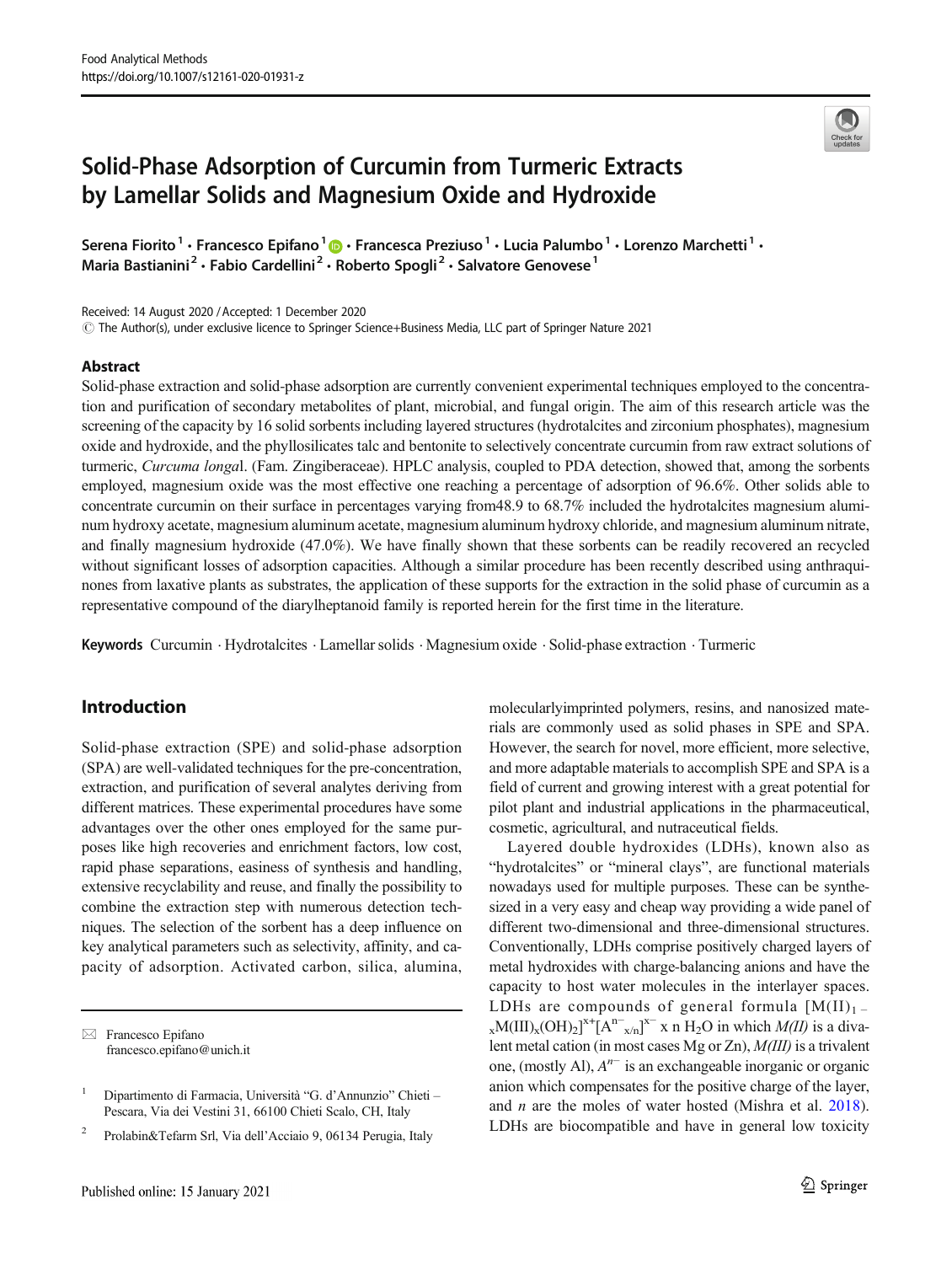(Saifullah and Hussein [2015](#page-5-0)). For these reasons, they have been extensively used as pharmaceutical ingredients with improved properties: explicative examples to this concern are the antiacid TALCID®, the non-steroidal anti-inflammatory drugs and methotrexate controlled release, and colontargeted drug delivery (Choy et al. [2004;](#page-5-0) Gordijo et al. [2005;](#page-5-0) Oh et al. [2006\)](#page-5-0).Few examples have been cited in the literature about the applications of the title solids for plant extraction and similar activities. These are represented by the removal of organic pollutants from wastewaters deriving from plant processing (Anirudhan and Suchitra [2007](#page-5-0); Grünewald et al. [2008](#page-5-0)), the depolimerazion of lignin (Kruger et al. [2016\)](#page-5-0), and the encapsulation of root extracts of Angelica gigas Nakai (Fam. Apiaceae) (Kim et al. [2016\)](#page-5-0) and lutein (Li et al. [2020\)](#page-5-0). Very recently, we reported that, among a panel of 16 mineral clays and phyllosilicates, the hydrotalcite zinc aluminum oleate and magnesium oxide exhibited the best capacity in adsorbing the anthraquinone emodin from an ethanolic solution of raw extracts of the Japanese medicinal plant Polygonum cuspidatum (sin. Reynoutriajaponica Houtt., Fam. Polygonaceae) (Genovese et al. [2020](#page-5-0)).

As a continuation of our studies devoted to investigate the interaction of plant extracts and solid sorbents, in this short communication, we wish to outline the performance of hydrotalcites, derivatized lamellar zirconium phosphates, phyllosilicates, magnesium oxide, and hydroxide for the selective concentration of the diarylheptanoid curcumin(Fig. 1) from raw solid extracts of turmeric, Curcuma longa L. (Zingiberaceae).

Curcumin was selected as it represents one of the most fashioned natural product claimed to exert a plethora of beneficial activities for human welfare (Zielińska et al. [2020](#page-6-0); Ahmad et al. [2020](#page-5-0); Hewlings and Kalman [2017\)](#page-5-0). The great interest of the scientific community towards curcumin is also witnessed by hundreds of manuscripts per year published in the literature during the last decade. Furthermore, the use of turmeric as a plant food is historically well-documented.

Roots and rhizome of this plant have been used as a food supplement since the 6th BC by Assyrians and later by

Fig. 1 Structure of curcumin

numerous populations of South and East Asia, from which its use has spread throughout the Western world up to our times.

Thus, turmeric is one of the key ingredients in several Asian dishes, providing a mustard-like, earthy aroma, and pungent, slightly bitter flavor to foods. It is also used in many food preparations like canned beverages, baked products, dairy products, ice cream, yogurt, yellow cakes, orange juices, biscuits, popcorn color, cereals, sauces, and gelatin. Although commonly consumed in its dried powdered form, turmeric is also used fresh, like ginger, and as such has numerous uses in East Asian recipes, such as a pickle that contains large chunks of fresh soft turmeric. It is also consumed as a beverage in combination with coconut milk. Finally, turmeric is the main ingredient in curry powder (Priyadarsini [2014](#page-5-0)).

While numerous reports about the incorporation of pure curcumin into hydrotalcites using conventional hydrotalcites synthetic methodologies (e.g. co-precipitation at a variable orconstant pH, under low or high supersaturation, hydrothermal, and mechanochemical synthesis) "merely" for controlled release and/or chemical stability preservation and enhancement of the biological activity purposes have been cited in the literature (Gonçalves et al. [2017;](#page-5-0) Gayani et al. [2019;](#page-5-0) Pavel et al. [2020](#page-5-0)), the direct interaction of LDHs and structurally similar solid supports with curcumin as part of a phytocomplex is unprecedented in the literature to the best of our knowledge.

# Materials and Methods

#### Chemistry and Plant Material

Curcumin (purity≥ 97.5%) was purchased from Extrasynthese (Genay Cedex France). Solvents (all UHPLC grade) were purchased from Dasit-Carlo Erba Reagents (Milan, Italy). Water HPLC grade was produced in the same way already reported (Genovese et al. [2017](#page-5-0)). All solid supports have been provided by Prolabin &Tefarm Srl (Perugia, Italy). A stock solution of curcumin (1.0 mg/mL) was obtained by its

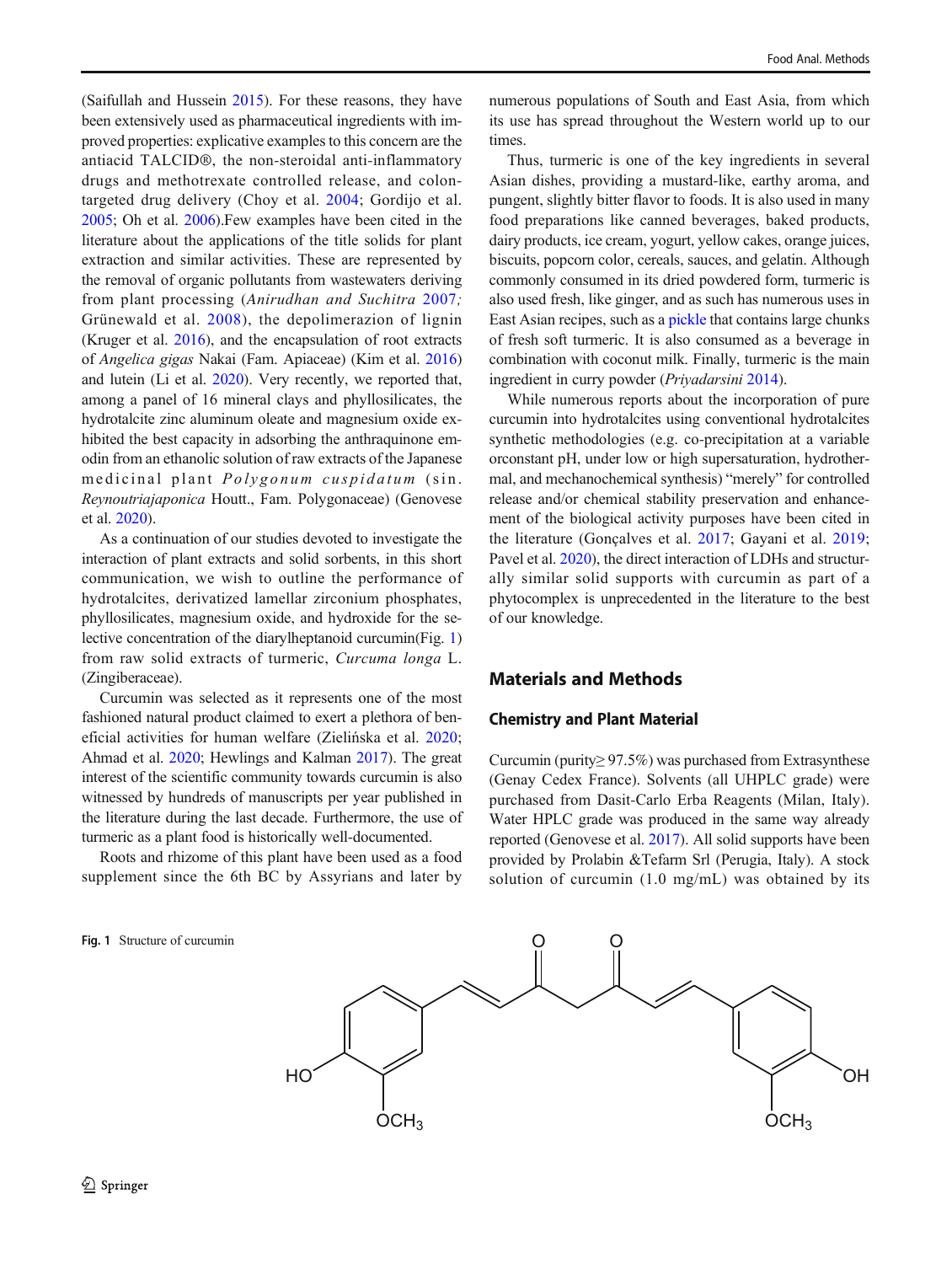dissolution in EtOH. The dried extract sample from C. longa was purchased from a local market. A voucher specimen (CL-DE-2020-1) has been stored in the repository of the Laboratory of Chemistry of Natural Compounds at the Department of Pharmacy of the University "G. D'Annunzio" of Chieti-Pescara.

#### Solid-Phase Adsorption Procedure

The screening of the efficiency of sorbents was accomplished by adding 50 mg of each into a solution obtained dissolving 10 mg of the turmeric extract in 20 mL of EtOH. The resulting suspension was vigorously shaked under magnetic stirring at room temperature for 1 h. The solid was filtered, the filtrate centrifuged (13,000 rpm, 5 min., room temperature), and the solution directly used for HPLC analysis after an 1:50 dilution with EtOH. The stock solution of the original extract was prepared dissolving 10 mg of the powder in 20 mL of EtOH. For HPLC analysis to quantify the content in curcumin of the untreated extract, 1 mL of the solution was diluted to 50 mL with EtOH.

# HPLC Experimental Conditions and Method Validation

Analysis was carried out adopting an experimental procedure similar to that already reported recently in the literature (Genovese et al. [2020](#page-5-0)). The only differences were the flow rate (1.2 mL/min.) and the detection wavelength (425 nm).The method validation followed the recommendations provided by ICH guidelines (Bhavyasr et al. [2019\)](#page-5-0) and was assessed as already reported in the literature (Genovese et al. [2020](#page-5-0)). Linearity was calculated in the range 0.30–100 μg/mL. Precision was recorded at three concentration levels  $(QC_{Low} = 0.45 \mu g/mL)$ ,  $QC_{\text{Median}} = 30.0 \text{ µg/mL}$ , and  $QC_{\text{High}} = 90 \text{ µg/mL}$  determined following the criteria already reported for our previous studies) in three replicates. The accuracy of the method was assayed spiking turmeric extract samples with the standard solutions at  $QC_L$ ,  $QC_M$ , and  $QC_H$  concentrations. All samples were spiked in triplicates, and three consecutive chromatographic HPLC runs were recorded. Selectivity was determined by the comparison of the calibration curve of standard curcumin with calibration curves obtained from C. longa extracts containing the lowest concentration of this analyte. The carry-over effect was recorded after injection of two aliquots of turmeric extract followed by two samples spiked with pure curcumin at the LOQ concentration. The matrix effect determination was accomplished according to the method already reported (Zhou et al. [2017\)](#page-6-0).

# Results and Discussions

The chemico-physical parameters of the sorbents we used to accomplish the SPA of curcumin from the raw dried solid extract of C. *longa* are equal to those already reported in the literature (Genovese et al. [2020](#page-5-0)). First, we measured the content of curcumin of the turmeric parent extract. The retention time of curcumin was  $4.24 \ (\pm 0.05)$  min. A representative chromatogram of the standard analytes is shown in Fig. [2](#page-3-0).

The overall adsorption capacities of solid materials employed in the present study was then recorded. To this aim, a suspension of the sorbent and the extract in EtOH was kept under magnetic stirring at room temperature for 1 h. After filtration under vacuum, the filtrates were analyzed for their contents in curcumin and the corresponding values compared to its concentrations in the parent turmeric extract. The amounts adsorbed on the sorbents were finally calculated as concentration expressed in mg/g of extract and percentage differences in their quantities in the original plant extracts and those present in the filtrate after HPLC analysis. Results of these quantifications are reported in Table [1](#page-3-0).

Three independent chromatographic runs and analysis to reach the final recorded concentrations were carried out. In all cases experimental  $t$  test values [95% confidence level]  $(\gamma = 2)$ ] are lower than the theoretical ones (data not shown).

Data in Table [1](#page-3-0) show that several sorbents were capable to effectively adsorb curcumin in good to excellent yields. The most efficient one to this purpose was magnesium oxide that virtually concentrated the whole quantity of curcumin present in the parent extract with a percentage of 96.6%. In this, it closely resembles what we have recently observed for extracts from *P. cuspidatum* and selective adsorption of the anthraquinone emodin (Genovese et al. [2020\)](#page-5-0).

Good percentages of adsorption have been recorded also for the hydrotalcites magnesium aluminum nitrate (entry 4, 48.9%), magnesium aluminum hydroxide chloride (entry 6, 49.7%), magnesium aluminum hydroxide acetate (entry 7, 68.7%) and magnesium aluminum acetate (entry 9, 53.0%), and finally for magnesium hydroxide (entry 13, 47.0%).

However, contrary to the study on emodin, the presence of medium- to long-chain carboxylic acids like azelate (entry 5) and oleate (entry 1) in the interlayer spaces of LDHs do not seem to favor adsorption of diarylheptanoids.

Phyllosilicates were not shown to be effective: the highest but very poor percentage recorded in this group was that of bentonite (10.0%). This finding in part confirms the low trend exhibited by such clays to adsorb curcumin from its raw solid extracts in the absence of other auxiliary sorbent materials, like polyvinylpyrrolidone already observed in the recent literature (Pan-on et al. [2018](#page-5-0)).

As for the previous and very recent study with P. cuspidatum (Genovese et al. [2020\)](#page-5-0), also in this case, the optimal and standardized experimental conditions were a 5:1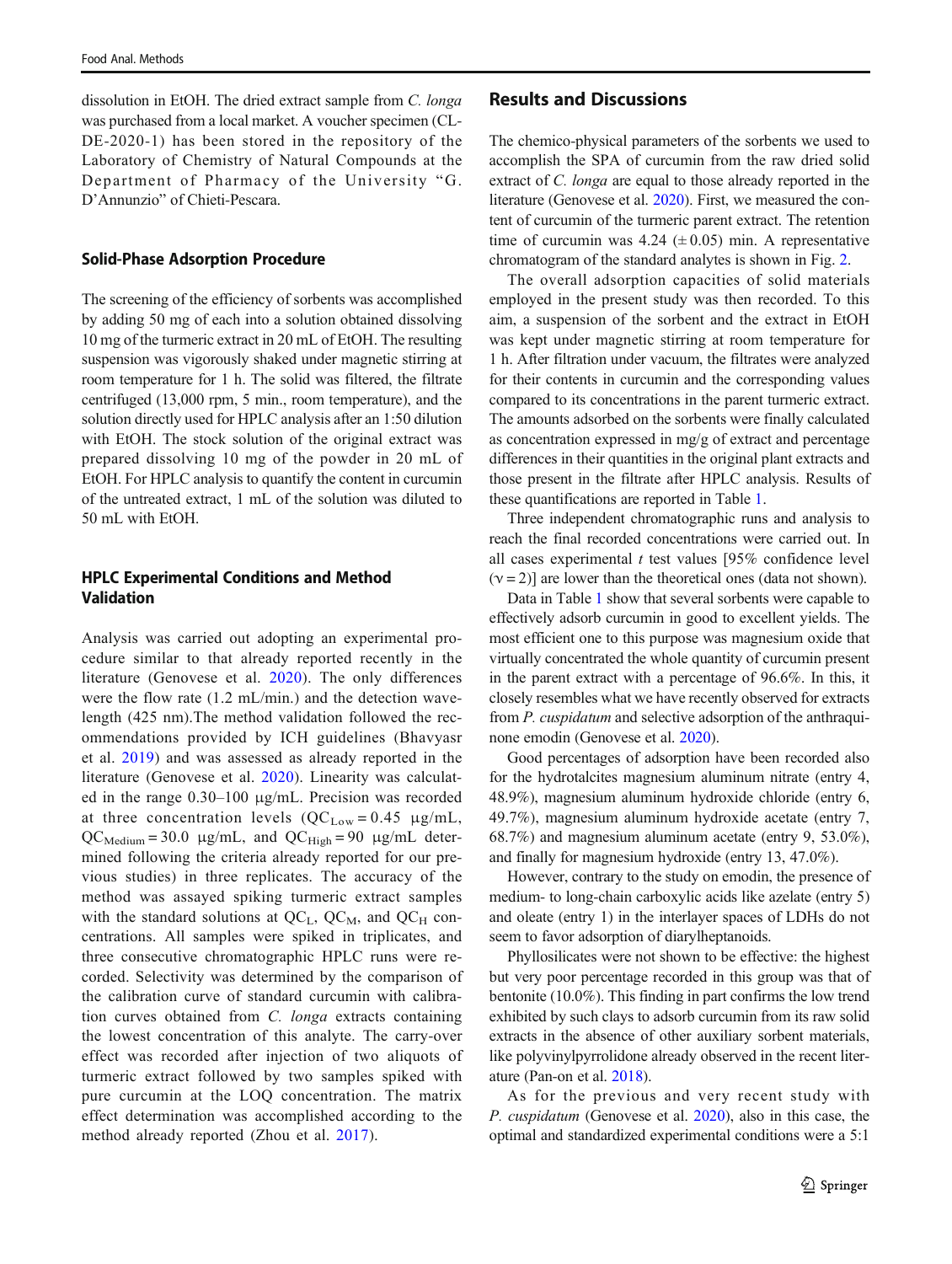<span id="page-3-0"></span>

w/w ratio between the extract and the solid support and a robust magnetically stirring of suspensions for 1 h at room temperature. Increases or decreases of such parameters failed to improve adsorption yields. In particular, temperatures > 60 °C resulted in a rapid darkening of turmeric extract solution to deep brown with precipitation of amorphous solids. This may indicate a chemical degradation of curcumin due to high

Table 1 Effectiveness of solid inorganic and inorganic/ organicmaterials for the SPA of curcumin from raw solid extracts of C. longa

| Entry          | Concentration*    | % Adsorption |
|----------------|-------------------|--------------|
| Parent extract | $598.90 \pm 0.88$ |              |
| 1              | $1.56 \pm 0.09$   | 0.2          |
| 2              | $215.07 \pm 0.66$ | 35.9         |
| 3              | $133.63 \pm 0.71$ | 22.3         |
| $\overline{4}$ | $292.96 \pm 0.54$ | 48.9         |
| 5              | $150.86 \pm 0.61$ | 25.1         |
| 6              | $298.01 \pm 0.31$ | 49.7         |
| 7              | $411.28 \pm 0.45$ | 68.7         |
| 8              | $2.11 \pm 0.02$   | 0.3          |
| 9              | $317.78 \pm 0.32$ | 53.0         |
| 10             | $28.69 \pm 0.09$  | 0.9          |
| 11             | $2.34 \pm 0.04$   | 0.4          |
| 12             | $1.98 \pm 0.02$   | 0.3          |
| 13             | $281.73 \pm 0.38$ | 47.0         |
| 14             | $578.48 \pm 0.51$ | 96.6         |
| 15             | $60.10 \pm 0.19$  | 10.0         |
| 16             | $2.11 \pm 0.04$   | 0.3          |
|                |                   |              |

\*Values expressed as mg of curcumin/g of dry extract

temperatures as already reported in the literature (Suresh et al. [2009\)](#page-6-0).

For what concerns the HPLC method, it is noteworthy to highlight that a complete baseline separation of the standard analyte with no interferences from other peaks of the matrices was achieved. A 13-point calibration curve, recorded at 425 nm as the detection wavelength, was plotted using weighted  $(1/x^2)$  linear least-squares regression analysis and was linear over all the concentration range tested (0.30– 100 μg/mL,  $r^2 \ge 0.9985$ ). The repeatability and trueness of the HPLC method were determined as already described in the literature (Genovese et al. [2020\)](#page-5-0). Data about all relevant parameters are outlined in Table 2.

RSD values of the intra- and interday precisions were not higher than 3.2%, while the BIAS% ones referred to the intraand interday accuracies were in the range − 1.1 to 2.7%. These data suggest that in the frame of ICH guidelines, the method

| <b>Table 2</b> Calibration<br>curve, precision, and<br>accuracy data | Slope               | 119,812        |
|----------------------------------------------------------------------|---------------------|----------------|
|                                                                      | Intercept<br>$r^2$  | 1562<br>0.9985 |
|                                                                      | $LOD$ ( $\mu$ g/mL) | 0.45           |
|                                                                      | $LOQ$ ( $\mu$ g/mL) | 0.35           |
|                                                                      | Precision           |                |
|                                                                      | Intra-day $(n=6)$   | $2.1 - 4.4$    |
|                                                                      | Inter-day $(n=6)$   | $2.3 - 4.2$    |
|                                                                      | Accuracy            |                |
|                                                                      | Intra-day $(n=6)$   | $1.9 - 4.2$    |
|                                                                      | Inter-day $(n=6)$   | $0.9 - 2.1$    |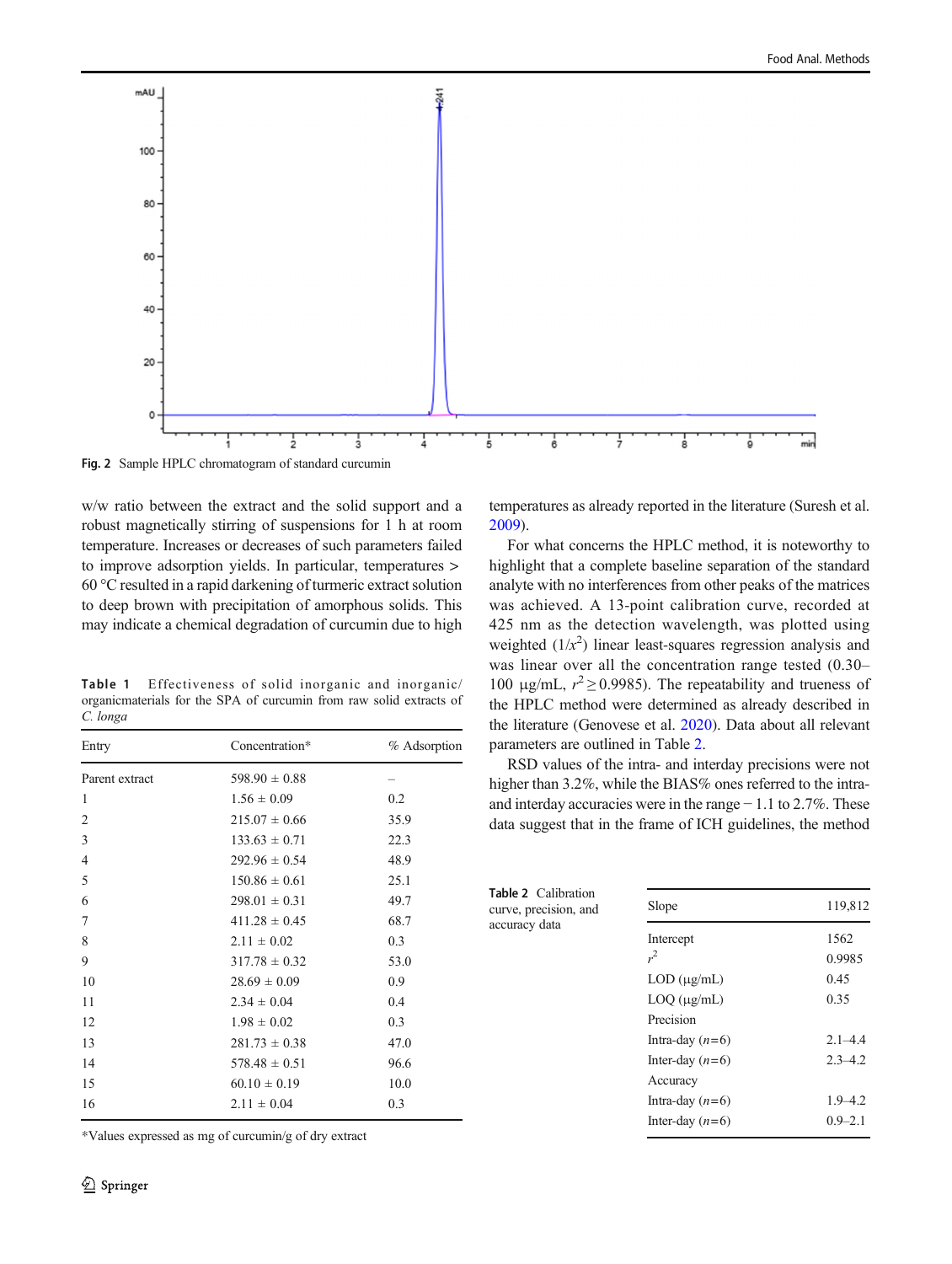set-up herein is featured by more than acceptable accuracy, precision, and reproducibility. The carry-over effect (< 0.18%) was not observed. In all cases for HPLC runs of samples coming from the adsorption steps, the retention time of curcumin fully matched that recorded for the pure standard. Recovery of the analyte was > 98.4% with a good precision  $(RSD < 2.4\%).$ 

To ascertain and generalize the recyclability and reusability of the most effective sorbents (entries 7 and 14), after the first experiment, curcumin was desorbed from each solid support by repeated washing of the solid with acetone followed by filtration until no analyte could be recorded by HPLC analysis.

The support was then dried in oven at 60 °C for 12 h and reused to accomplish 4 further experiments using the same experimental protocol as described above. Percentages of curcumin adsorbed on magnesium oxide (entry 14) and magnesium aluminum hydroxide acetate (entry 7) were 96.2%, 95.4%, 96.0%, 95.2%, and 68.1%, 68.1%, 67.4%, 68.4% respectively. Thus, it can be concluded that no appreciable loss of adsorption capacities by both solid supports occurred upon their recycling after each experiment.

Data reported in Table [1](#page-3-0) allow to draw some hypothesis to account for the very different pattern of adsorption recorded among the 16 inorganic and mixed inorganic/organic solids assayed in the present investigation. With the only exception of magnesium aluminum hydroxide carbonate (entry 8), only magnesium-containing sorbents without intercalated organic anions are effectively able to adsorb curcumin in good to excellent yields, and the efficiency is largely higher than zinc-containing hydrotalcites (entries 1–3). This can be explained mainly in terms of an effective intercalation of curcumin into the interlayer spaces of magnesium-based LDH (entries 4, 6, 7, and 9), and the extent of such an intercalation could be enforced by the planar structure of curcumin and is more favorable in interlayer spaces deprived of sterically bulky anions like oleate (entry 1) and azelate (entry 5). Furthermore, a strong complexation interaction between the β-dicarbonyl portion of curcumin and  $Mg<sup>+2</sup>$  ions could be evoked to explain such a preference with a mechanism similar to that previously hypothesized for the interaction of emodin in the magnesium oxide crystal lattice. This may account also for the largely greater percentage of adsorption of this solid with respect to other magnesium-containing ones (Genovese et al. [2020\)](#page-5-0). The strong tendency of curcumin to form stable coordination complexes with  $Mg^{2}$  ions has already been well-outlined in the literature (Zebib et al. [2010;](#page-6-0) Guo et al. [2020\)](#page-5-0).

Finally, it is noteworthy to highlight how data reported herein may represent valid basis to extend the current uses of some of the sorbents mentioned in this manuscript beyond laboratory-scale applications. This is because we have clearly outlined how solids are extremely easy to handle using very mild experimental conditions and are completely recyclable and reusable coupled to a well-validated HPLC protocols for quality control purposes. Magnesium oxide is already used at an industrial level in soil and groundwater remediation, wastewater, drinking water, and air emissions treatments (Hua et al. [2012\)](#page-5-0). Also numerous hydrotalcites find similar industrial applications (Nalawade et al., [2009\)](#page-5-0). The large adsorption capacity for curcumin exhibited by some solid sorbents suggests their potential usage also in the current practice of herbal and phytotherapy companies.

Finally, the findings described herein can contribute to enforce the beneficial role of curcumin as an individual phytochemicals and as a part of turmeric extract from at least two points of view: first treatment of turmeric extract alcoholic solutions with LDHs and magnesium oxide and hydroxide is an efficient mean to provide curcumin-enriched phytopreparations. These latter have been recently seen to be more powerful in terms of healthy effects with respect to parent turmeric extracts, and new ways to obtain curcuminoidenriched materials are on their ways to be effectively developed (Brent Friesen et al., [2019](#page-5-0)). As a consequence, such novel phytopreparations from turmeric can be seen nowadays as novel food supplements able to provide ameliorated beneficial effects to human and animal welfare (Boyanapalli and Tony Kong [2015](#page-5-0)).

## Conclusions

The present investigation represents part of our ongoing studies having as the main scope to test the efficiency of solid inorganic and mixed inorganic/organic solids to adsorb selected classes of natural compounds. Such a research topic has a sure potential for the next future for pharmaceutical, cosmetic, and nutraceutical applications. Results reported herein enforce the concept of LDH and magnesium oxide as effective agents for adsorption and concentration naturally occurring biologically active products. In this case, we added diarylheptanoids to the categories screened in addition to anthraquinones. For this reason, data outlined in the present investigation are in our opinion greatly encouraging for the continuation of studies in the same research field and of general interest to the overall scientific community operating in this research field, for the evaluation of a wider panel of lamellar solids with different structures, in particular those having a "hybrid" structure (inorganic + organic). Likewise, the interaction of solid sorbents with other categories of natural products (polyphenols and phenylpropanoid in general, glycosides, terpenes, alkaloids, phytochemicals of mixed biosynthetic origin) could be also investigated. In our opinion, we have described a valid alternative to the already described materials used for the same scopes until now.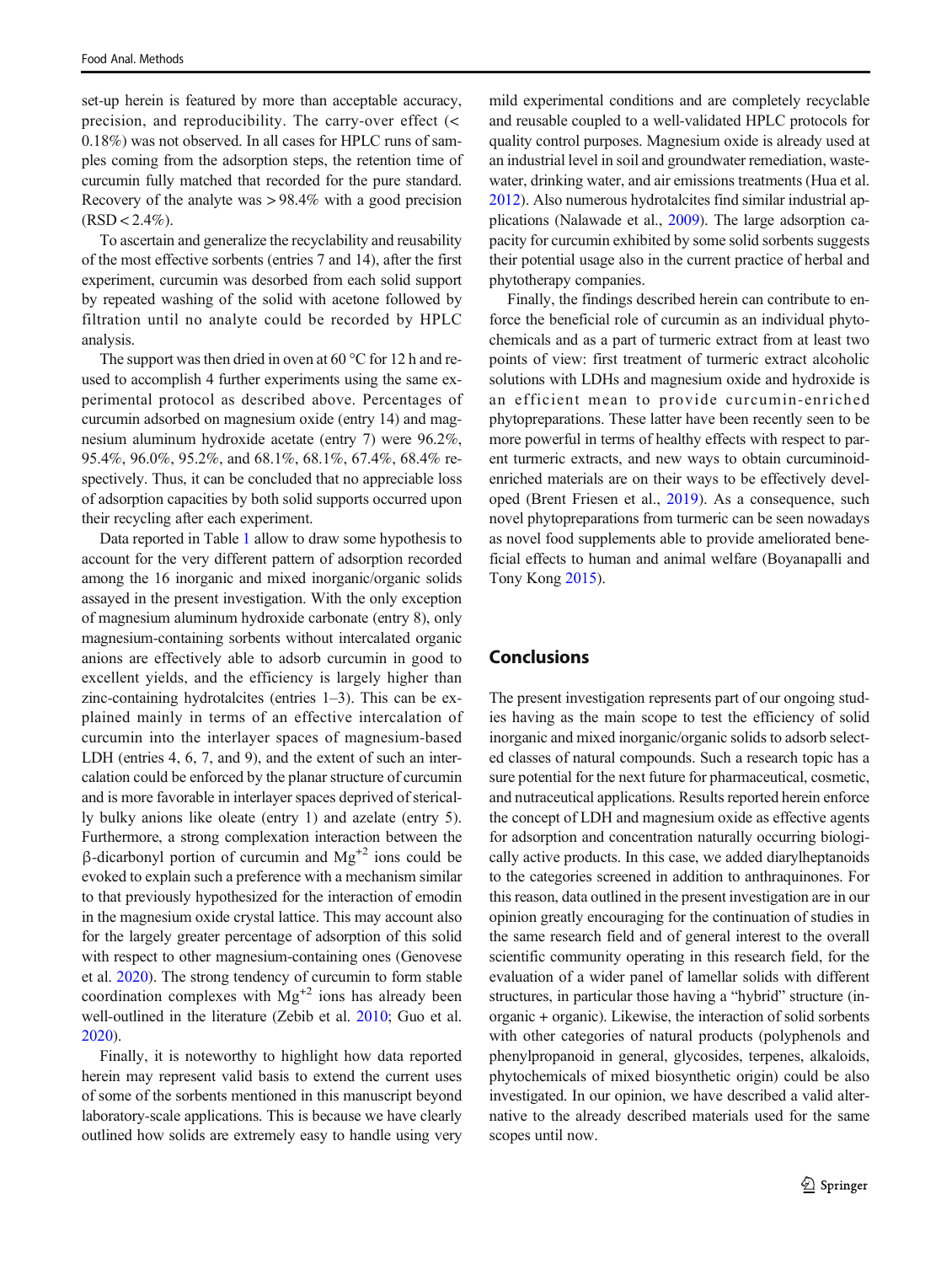#### <span id="page-5-0"></span>Availability of Data Material Not applicable.

Authors' Contribution Serena Fiorito: Conceptualization, Data curation, Formal analysis, Funding acquisition, Investigation, Methodology, Project administration, Resources, Software, Supervision, Validation, Visualization, Writing-original draft, Writing-review and editing.

Francesco Epifano: Conceptualization, Data curation, Formal analysis, Funding acquisition, Investigation, Methodology, Project administration, Resources, Software, Supervision, Validation, Visualization, Writing-original draft, Writing-review and editing.

Francesca Preziuso: Investigation, Methodology, Software, Validation, Visualization.

Lucia Palumbo: Investigation, Methodology, Software, Validation, Visualization.

Lorenzo Marchetti: Investigation, Methodology, Software, Validation, Visualization.

Maria Bastianini: Investigation, Methodology, Software, Supervision, Validation, Visualization.

Fabio Cardellini: Investigation, Methodology, Software, Supervision, Validation, Visualization.

Roberto Spogli: Conceptualization, Formal analysis, Investigation, Methodology, Resources, Software, Supervision, Validation, Visualization.

Salvatore Genovese: Conceptualization, Data curation, Formal analysis, Funding acquisition, Investigation, Methodology, Project administration, Resources, Software, Supervision, Validation, Visualization, Writing-original draft, Writing-review and editing.

Funding Authors wish to acknowledge University "G. D'Annunzio" of Chieti-Pescara for financial support to this research (Fondi FAR 2019).

#### Compliance with Ethical Standards

Conflict of Interest The authors declare that they have no conflict of interest.

Code Availability Not applicable.

Informed Consent Not applicable.

### References

- Ahmad RS, Hussain MB, Sultan MT, Arshad MS, Waheed M, Shariati MA, Plygun S, Hashempur MH (2020) Biochemistry, safety, pharmacological activities, and clinical applications of turmeric: a mechanistic review. Evid Based Complement Alternat Med 2020: 7656919
- Anirudhan TS, Suchitra PS (2007) Adsorptive characteristics of tannin removal from aqueous solutions and coir industry effluents using calcined and uncalcined hydrotalcites. Ind Eng Chem Res 46:4606– 4613
- Bhavyasr K, Vishnumurthy KM, Rambabu D, Sumakanth M (2019) ICH Guidelines – Q series (quality guidelines). A review. GSC Biol Pharm Sci 6:89–106
- Boyanapalli SSS, Tony Kong AN (2015) Curcumin, the king of spices. Epigenetic regulatory mechanism in the prevention of cancer, neurological, and inflammatory diseases. Curr Pharmacol Rep 1:129– 139
- Brent Friesen J, Liu Y, Chen SN, McAlpine JB, Pauli GF (2019) Selective depletion and enrichment of constituents in "curcumin" and other Curcuma longa preparations. J Nat Prod 82:621–630
- Choy JH, Jung JS, Oh JM, Park M, Jeong J, Kang YK, Han OJ (2004) Layered double hydroxide as an efficient drug reservoir for folate derivatives. Biomaterials 25:3059–3064
- Gayani B, Dilhari A, Wijesinghe GK, Kumarage S, Abayaweera G, Samarakoon SR, Perera IC, Kottegoda N, Weerasekera MM (2019) Effect of natural curcuminoids-intercalated layered double hydroxide nanohybrid against Staphylococcus aureus, Pseudomonas aeruginosa, and Enterococcus faecalis: a bactericidal, antibiofilm, and mechanistic study. Microbiol Open 8:e723

Gonçalves JLS, Valandro SR, Poli AL, Schmitt CC (2017) Influence of clay minerals on curcumin properties: stability and singlet oxygen generation. J Mol Struct 1143:1–7

- Genovese S, Taddeo VA, Epifano F, Fiorito S, Bize C, Rives A, de Medina P (2017) Characterization of the degradation profile of umbelliprenin, a bioactive prenylated coumarin of a Ferulagospecies. J Nat Prod 80:2424–2431
- Genovese S, Epifano F, Palumbo L, Pulito G, Bastianini M, Cardellini F, Spogli R, Fiorito S (2020) Solid phase adsorption of emodin on hydrotalcites and inorganic oxides: a preliminary study. J Pharm Biomed Anal 187:113348
- Gordijo CR, Barbosa CAS, Ferreira AMDC, Constantino VRL, Silva DD (2005) Immobilization of ibuprofen and copper-ibuprofen drugs on layered double hydroxides. J Pharm Sci 94:1135–1148
- Grünewald G, Kaiser K, Jahn R (2008) Hydrotalcite a potentially significant sorbent of organic matters in calcareous alkaline soils. Geoderma 147:141–150
- Guo M, Muhammad F, Wang A, Qi W, Wang N, Guo Y, Wei Y, Zhu G (2020) Magnesium hydroxide nanoplates: a pH responsive platform for hydrophobic anticancer drug delivery. J Mater Chem B 1:5273– 5278
- Hewlings SJ, Kalman DS (2017) Curcumin: a review of its effect on human health. Foods 6:92
- Hua M, Zhang S, Pan B, Zhang W, Lv L, Zhang Q (2012) Heavy metal removal from water / wastewater by nanosized metal oxide: a review. J Hazard Mater 211-212:317–331
- Kim TH, Kim HJ, Choi AJ, Choi HJ, Oh JM (2016) Hybridization between natural extract of Angelica gigas Nakai and inorganic nanomaterial of layered double hydroxide via reconstruction reaction. J Nanosci Nanotechnol 16:1138–1145
- Kruger JS, Cleveland NS, Zhang S, Katahira R, Black BA, Chupka GM, Lammens T, Hamilto PG, Biddy MJ, Beckham GT (2016) Lignin depolimerization with nitrate intercalated hydrotalcite catalyst. ACS Catal 6:1316–1328
- Li S, Mu B, Dong W, Liang O, Shao S, Wang A (2020) Incorporation of lutein on layered double hydroxide for improving the environmental stability. Molecules 25:1231
- Mishra G, Dasha B, Pandey S (2018) Layered double hydroxides: a brief review from fundamentals to application as evolving biomaterials. Appl Clay Sci 153:172–186
- Nalawade P, Aware B, Kadam VJ, Hirlekar R (2009) Layered double hydroxides: a review. J Sci Ind Res 68:267–272
- Oh JM, Park M, Kim ST, Jung JY, Kang YG, Choy JH (2006) Efficient delivery of anticancer drug MTXthrough MTX-LDH nanohybrid system. J Phys Chem Solids 67:1024–1027
- Pan-on S, Rujivipat S, Ounaroon A, Tiyaboonchai W (2018) Development and characterization of clay facial mask containing turmeric extract solid dispersion. Drug Dev Ind Pharm 44:590–597
- Pavel OD, Serban A, Zavoianu R, Bacalum E, Birjega R (2020) Curcumin incorporation into Zn Al layered double hydroxides. Preparation, characterization, and curcumin release. Crystals 10:244
- Priyadarsini KI (2014) The chemistry of curcumin: from extraction to therapeutic agent. Molecules 19:20091–20112
- Saifullah B, Hussein MZ (2015) Inorganic nanolayers: structure, preparation and biomedical application. Int J Nanomedicine 10:5609– 5633